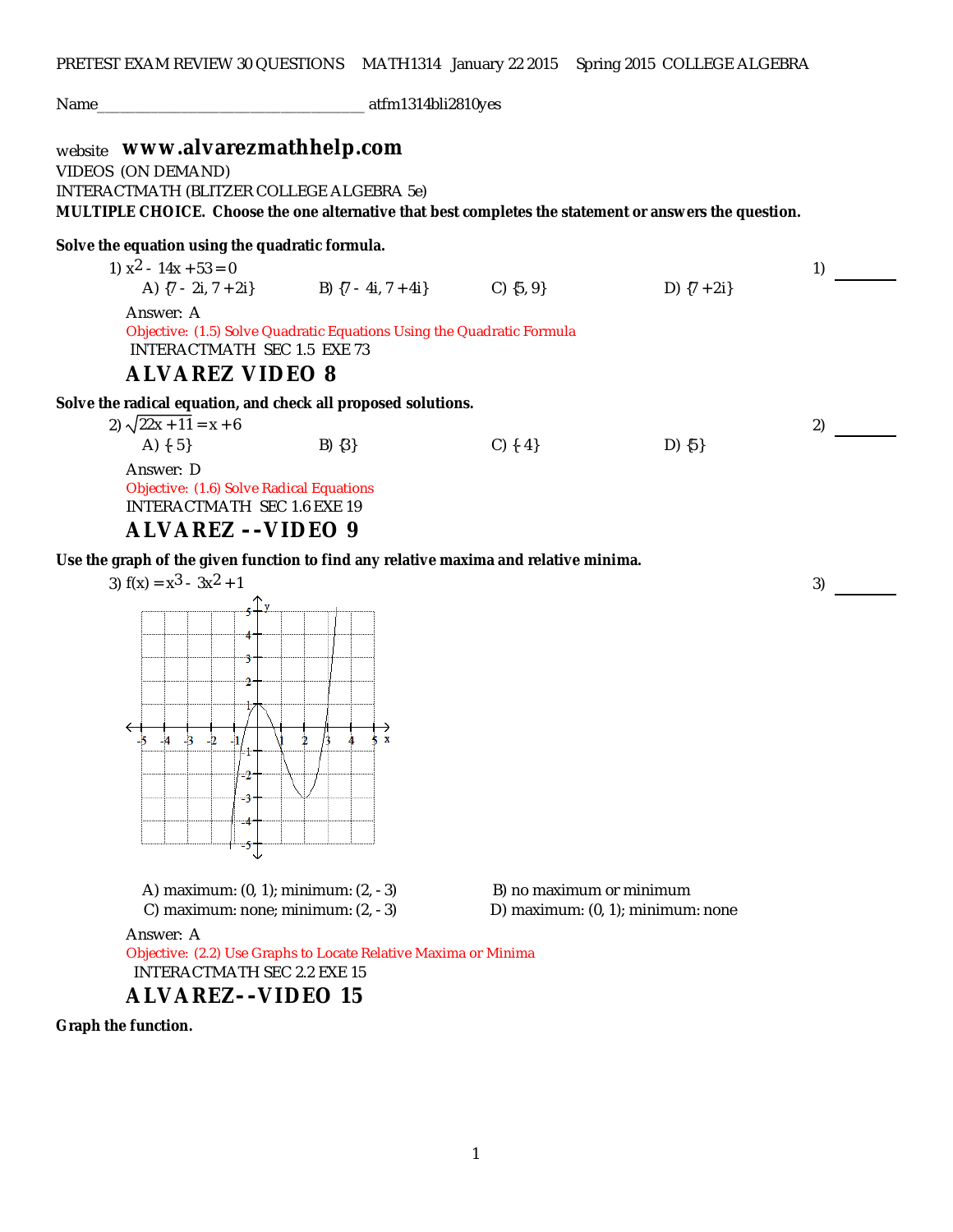



Answer: D Objective: (2.2) Understand and Use Piecewise Functions INTERACTMATH SEC 2.2 EXE 45 **ALVAREZ- -VIDEO 17**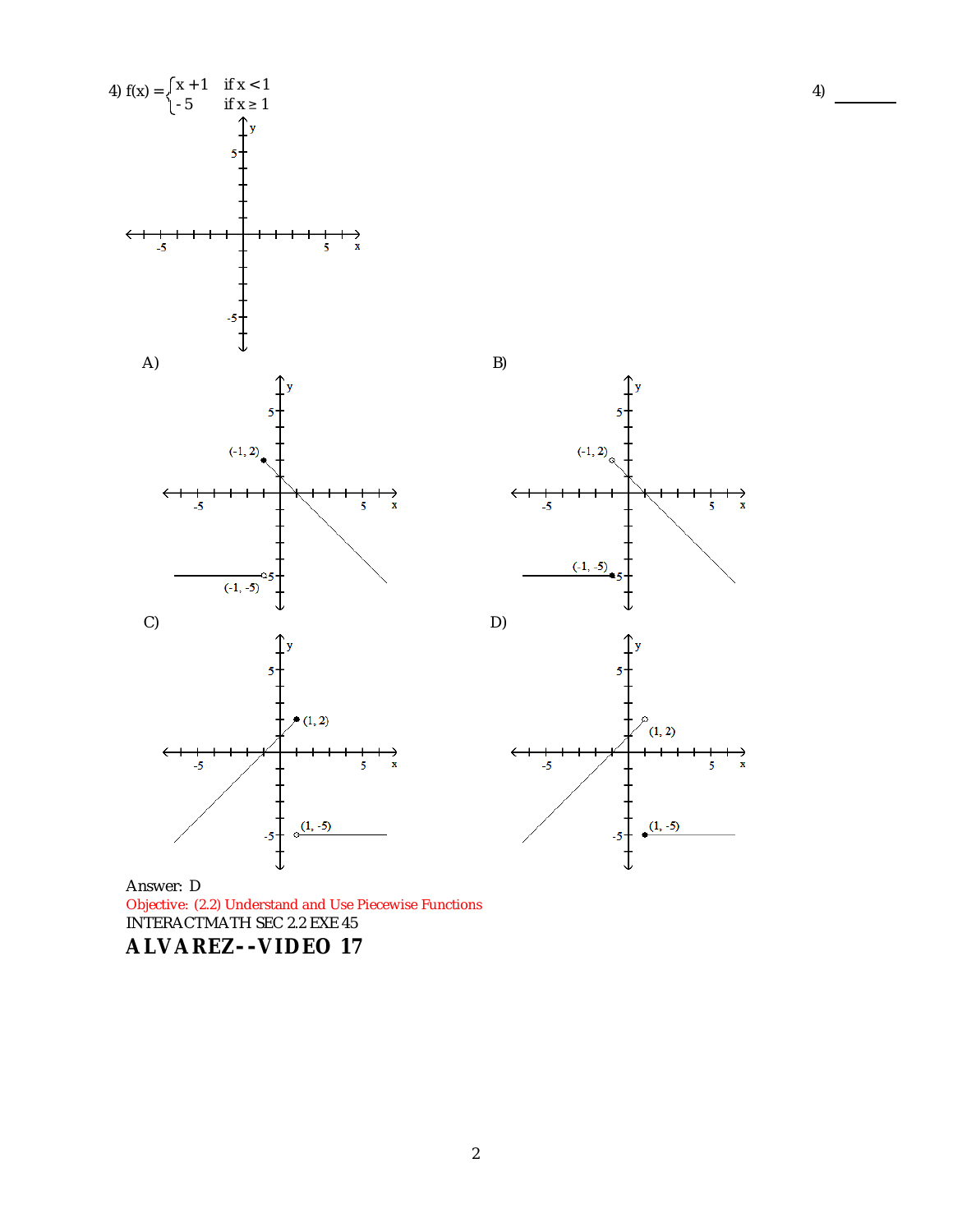Find and simplify the difference quotient  $\frac{f(x+h) - f(x)}{h}$ ,  $h \neq 0$  for the given function.

5) 
$$
f(x) = x^2 + 9x - 2
$$
  
\nA)  $2x + h - 2$   
\nB) 
$$
\frac{2x^2 + 2x + 2xh + h^2 + h - 4}{h}
$$
  
\nC)  $2x + h + 9$   
\nD) 1

Answer: C Objective: (2.2) Find and Simplify a Function's Difference Quotient INTERACTMAT SEC 2.2 EXE 61 **ALVAREZ- - VIDEO 18**

**Use the graph of the function f, plotted with a solid line, to sketch the graph of the given function g.** 6)  $g(x) = f(x + 1)$ 





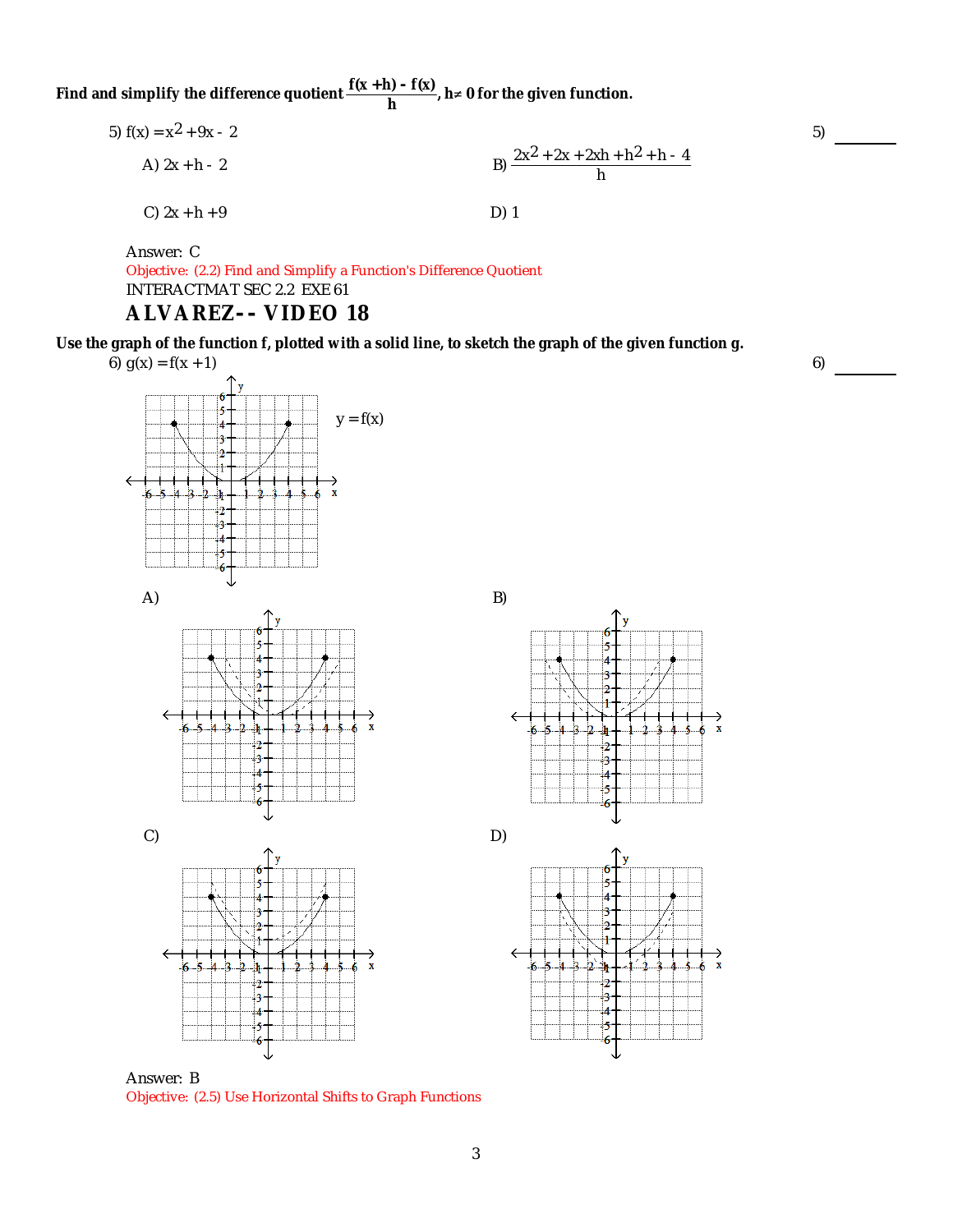| INTERACTMATH SEC 2.5 EXE 19<br><b>ALVAREZ -- VIDEO 22</b>                                                                                                     |                                                                  |                                                                                 |                    |     |  |
|---------------------------------------------------------------------------------------------------------------------------------------------------------------|------------------------------------------------------------------|---------------------------------------------------------------------------------|--------------------|-----|--|
| Find the domain of the function.                                                                                                                              |                                                                  |                                                                                 |                    |     |  |
| 7) $f(x) = \sqrt{24 - x}$                                                                                                                                     |                                                                  |                                                                                 |                    | 7)  |  |
| A) $(-\infty, 24) \cup (24, \infty)$<br>C) $(-\infty, 24]$                                                                                                    |                                                                  | B) $(-\infty, 2\sqrt{6}]$<br>D) $(-\infty, 2\sqrt{6}) \cup (2\sqrt{6}, \infty)$ |                    |     |  |
| Answer: C<br>Objective: (2.6) Find the Domain of a Function<br><b>INTERACTMATH SEC 2.6 EXE 23</b><br>ALVAREZ--VIDEO 23                                        |                                                                  |                                                                                 |                    |     |  |
| Given functions f and g, perform the indicated operations.<br>8) $f(x) = 9x - 2$<br>$g(x) = 4x - 7$<br>Find $f - g$ .                                         |                                                                  |                                                                                 |                    | 8)  |  |
| A) $5x - 9$                                                                                                                                                   | B) $-5x - 5$                                                     | C) $5x + 5$                                                                     | D) $13x - 9$       |     |  |
| Answer: C<br>Objective: (2.6) Combine Functions Using the Algebra of Functions, Specifying Domains<br><b>INTERACTMATH SEC 2.6 EXE 31</b><br>ALVAREZ--VIDEO 25 |                                                                  |                                                                                 |                    |     |  |
| For the given functions f and g, find the indicated composition.<br>9) $f(x) = 3x + 14$ , $g(x) = 2x - 1$<br>$(f \circ g)(x)$                                 |                                                                  |                                                                                 |                    | 9)  |  |
| A) $6x + 27$                                                                                                                                                  | B) $6x + 13$                                                     | $C) 6x + 11$                                                                    | D) $6x + 17$       |     |  |
| Answer: C<br>Objective: (2.6) Form Composite Functions<br><b>INTERACTMATH SEC 2.6 EXE 51</b><br>ALVAREZ--VIDEO 30                                             |                                                                  |                                                                                 |                    |     |  |
| $(g \circ f)(x)$                                                                                                                                              | 10) $f(x) = 4x^2 + 6x + 5$ , $g(x) = 6x - 7$                     |                                                                                 |                    |     |  |
|                                                                                                                                                               | A) $24x^2 + 36x + 37$ B) $24x^2 + 36x + 23$ C) $4x^2 + 36x + 23$ |                                                                                 | D) $4x^2 + 6x - 2$ |     |  |
| Answer: B<br>Objective: (2.6) Form Composite Functions<br>INTERACTMATH SEC 2.6 EXE 53<br>ALVAREZ--VIDEO 31                                                    |                                                                  |                                                                                 |                    |     |  |
| Find the distance between the pair of points.<br>11) $(-1, -3)$ and $(-5, 0)$                                                                                 |                                                                  |                                                                                 |                    | 11) |  |
| $A)$ 5                                                                                                                                                        | B) 10                                                            | C) 6                                                                            | D) 25              |     |  |
| Answer: A<br>Objective: (2.8) Find the Distance Between Two Points<br><b>INTERACTMATH SEC 2.8 EXE 3</b><br>ALVAREZ--VIDEO 33                                  |                                                                  |                                                                                 |                    |     |  |
| Find the midpoint of the line segment whose end points are given.<br>12) (5, 1) and (3, 0)                                                                    |                                                                  |                                                                                 |                    |     |  |
| A) $(1, \frac{1}{2})$                                                                                                                                         | $B)$ $(8, 1)$                                                    | C) $(4, \frac{1}{2})$                                                           | D) $(2, 1)$        |     |  |
| Answer: C<br>Objective: (2.8) Find the Midpoint of a Line Segment<br><b>INTERACTMATH SEC 2.8 EXE 19</b><br>ALVAREZ--VIDEO 35                                  |                                                                  |                                                                                 |                    |     |  |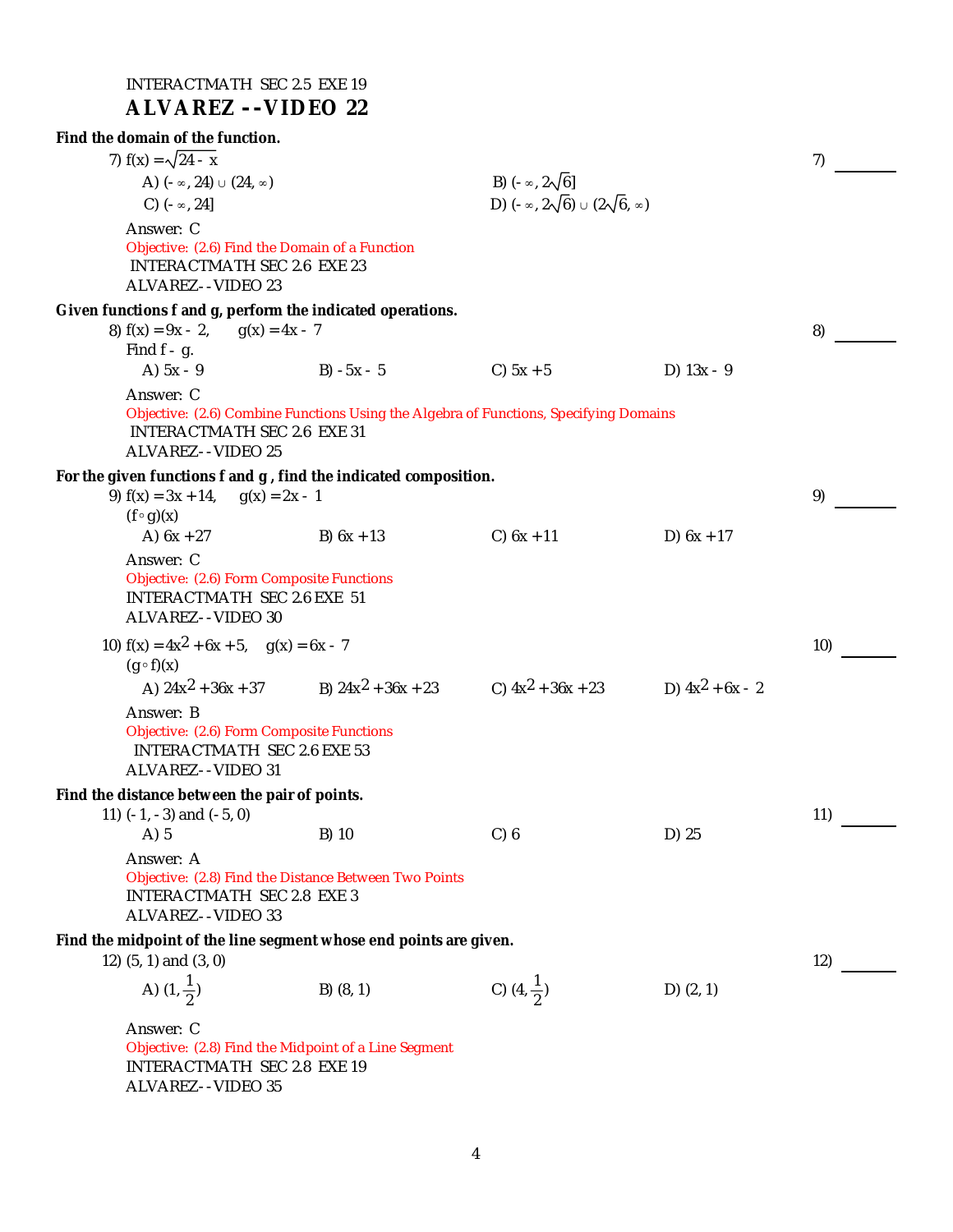

Objective: (2.8) Convert the General Form of a Circle's Equation to Standard Form INTERACTMATH SEC 2.8 EXE 53 ALVAREZ- -VIDEO 36

**Use the vertex and intercepts to sketch the graph of the quadratic function.**

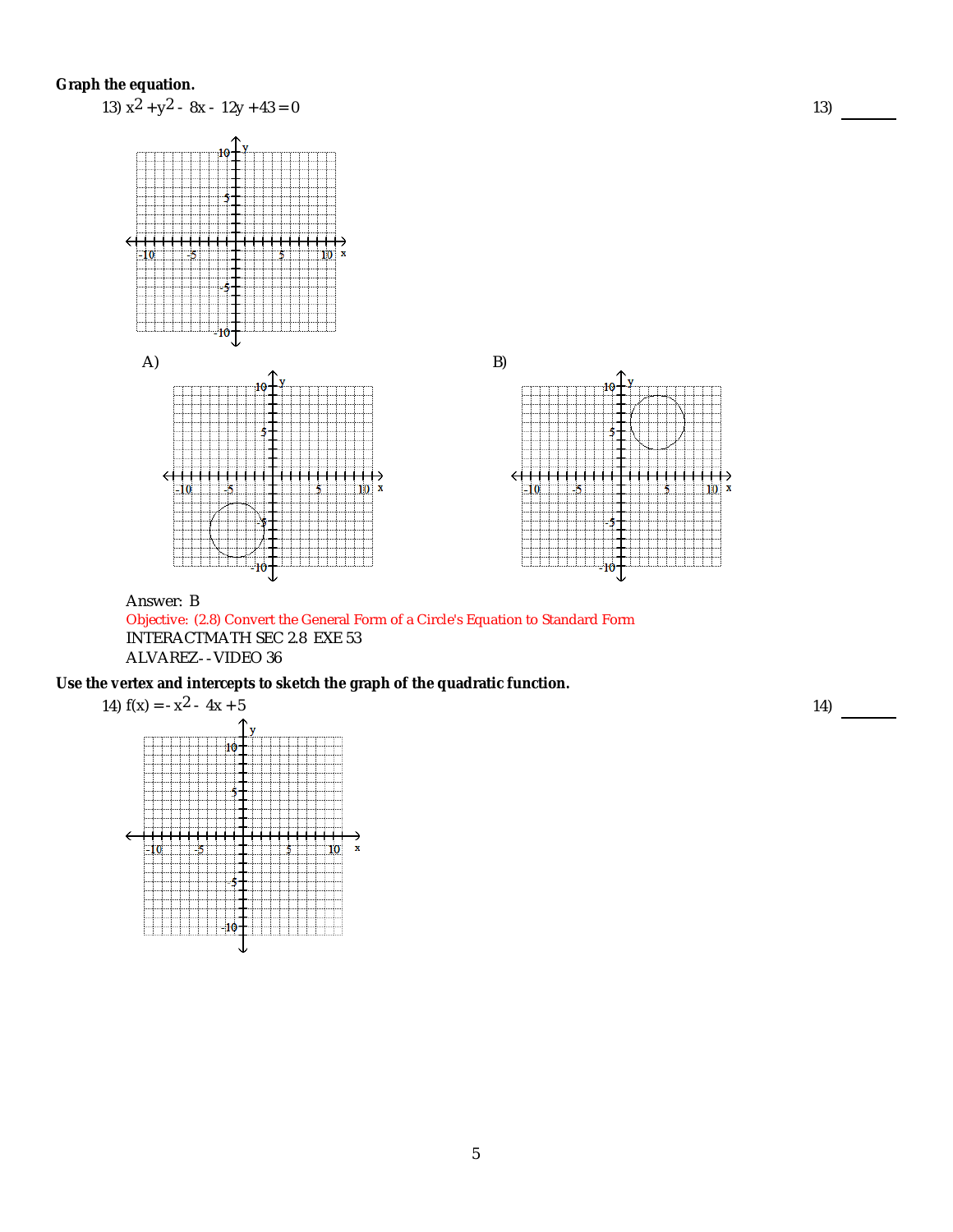

**Graph the polynomial function.**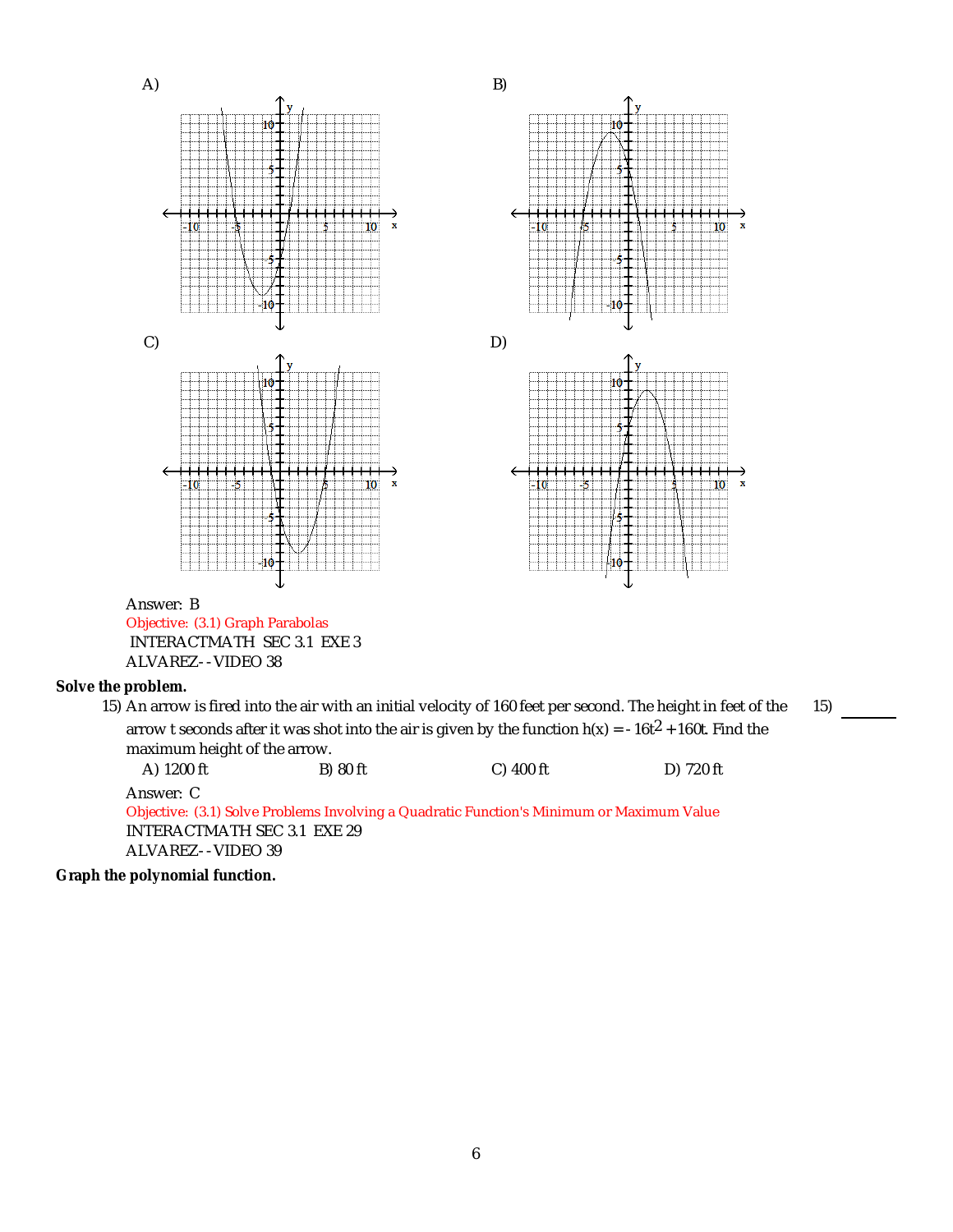

7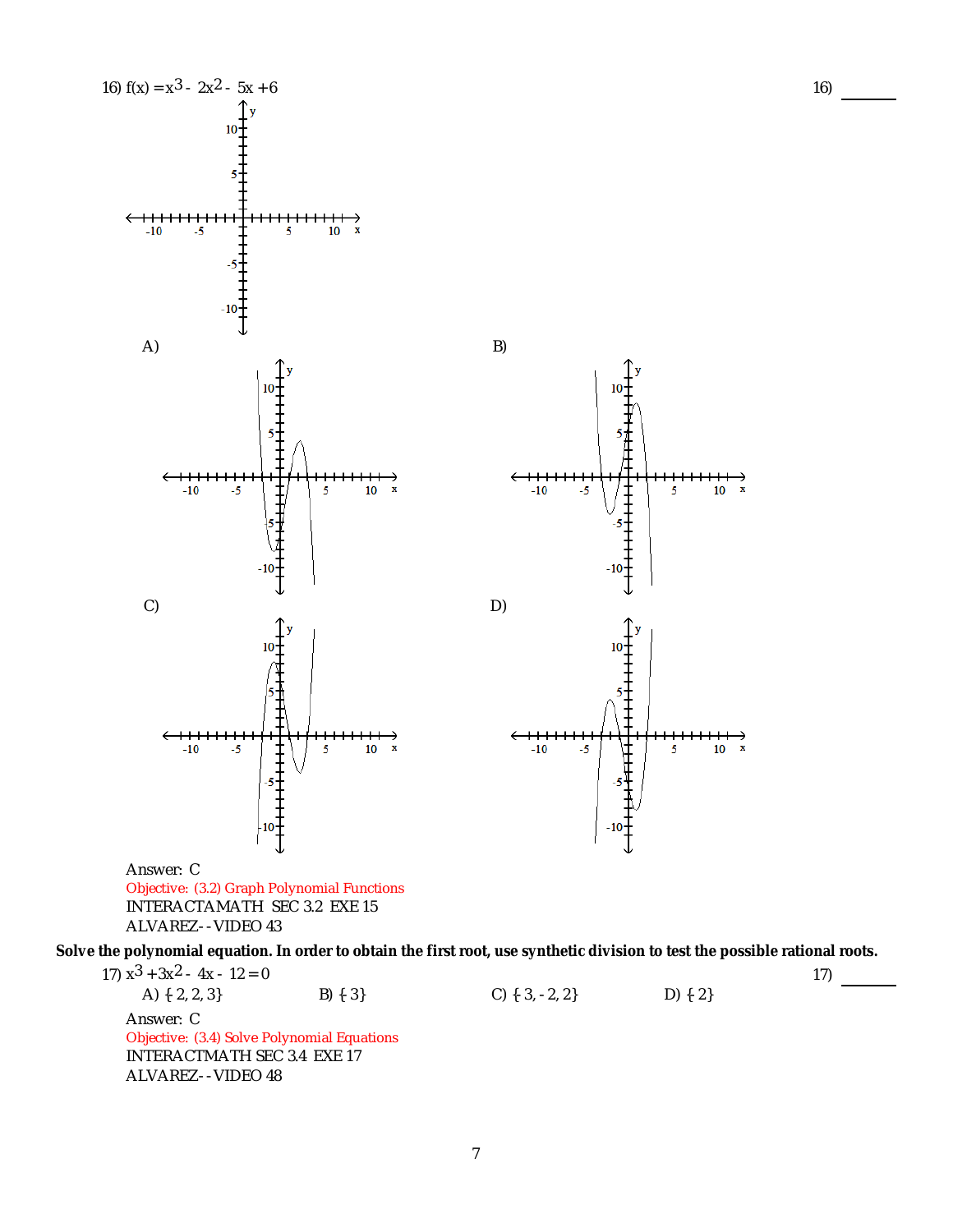| 18) $x^3 + 3x^2 - 8x + 10 = 0$                                                                                                                                         |                                                                              | 18) |
|------------------------------------------------------------------------------------------------------------------------------------------------------------------------|------------------------------------------------------------------------------|-----|
| A) $\{-5, 5\}$                                                                                                                                                         | B) $\{1 + i, 1 - i, 5i\}$ C) $\{1 + i, 1 - i, 5\}$ D) $\{1 + i, 1 - i, -5\}$ |     |
| Answer: D<br>Objective: (3.4) Solve Polynomial Equations<br>INTERACTMATH SEC 3.4 EXE 47<br>ALVAREZ--VIDEO 49                                                           |                                                                              |     |
| Find the vertical asymptotes, if any, of the graph of the rational function.                                                                                           |                                                                              |     |
| 19) $\frac{x - 81}{x^2 - 15x + 56}$                                                                                                                                    |                                                                              | 19) |
|                                                                                                                                                                        |                                                                              |     |
| A) $x = 8, x = 7$<br>C) $x = -81$                                                                                                                                      | B) $x = -8$ , $x = -7$<br>D) $x = 8$ , $x = 7$ , $x = -81$                   |     |
| Answer: A<br>Objective: (3.5) Identify Vertical Asymptotes<br><b>INTERACTMATH SEC 3.5 EXE 3</b><br>ALVAREZ--VIDEO 54                                                   |                                                                              |     |
| Find the horizontal asymptote, if any, of the graph of the rational function.                                                                                          |                                                                              |     |
| 20) $g(x) = \frac{4x^2 - 7x - 5}{7x^2 - 3x + 7}$                                                                                                                       |                                                                              | 20) |
| A) $y = \frac{7}{3}$                                                                                                                                                   | B) $y = 0$                                                                   |     |
| C) $y = \frac{4}{7}$                                                                                                                                                   | D) no horizontal asymptote                                                   |     |
| Answer: C<br>Objective: (3.5) Identify Horizontal Asymptotes<br><b>INTERACTMATH SEC 3.5 EXE 35</b><br>ALVAREZ--VIDEO 56                                                |                                                                              |     |
| Find the slant asymptote, if any, of the graph of the rational function.                                                                                               |                                                                              |     |
| 21) $f(x) = \frac{x^2 + 3x - 8}{x - 4}$                                                                                                                                |                                                                              | 21) |
| A) $y = x + 3$                                                                                                                                                         | B) $y = x$                                                                   |     |
| C) $y = x + 7$                                                                                                                                                         | D) no slant asymptote                                                        |     |
| Answer: C<br>Objective: (3.5) Identify Slant Asymptotes<br><b>INTERACTMATH SEC 3.5 EXE 75</b><br>ALVAREZ--VIDEO 57                                                     |                                                                              |     |
| Use properties of logarithms to expand the logarithmic expression as much as possible. Where possible, evaluate<br>logarithmic expressions without using a calculator. |                                                                              |     |
| 22) $log_{a}\left[\frac{x^4 \sqrt[3]{x+5}}{(x-2)^2}\right]$                                                                                                            |                                                                              | 22) |
| A) 4 $log_a x + \frac{1}{3} log_a (x + 5) - 2 log_a (x - 2)$                                                                                                           | B) $log_a x^4 + log_a (x + 5)^{1/3} - log_a (x - 2)^2$                       |     |
| C) $log_a x^4 + log_a (x + 5)^{-3} - log_a (x - 2)^2$                                                                                                                  | D) 4 $log_3 x - 3 log_3 (x + 5) - 2 log_3 (x - 2)$                           |     |
| Answer: A<br>Objective: (4.3) Expand Logarithmic Expressions<br><b>INTERACTMATH SEC 4.3 EXE 27</b><br>ALVAREZ--VIDEO 66                                                |                                                                              |     |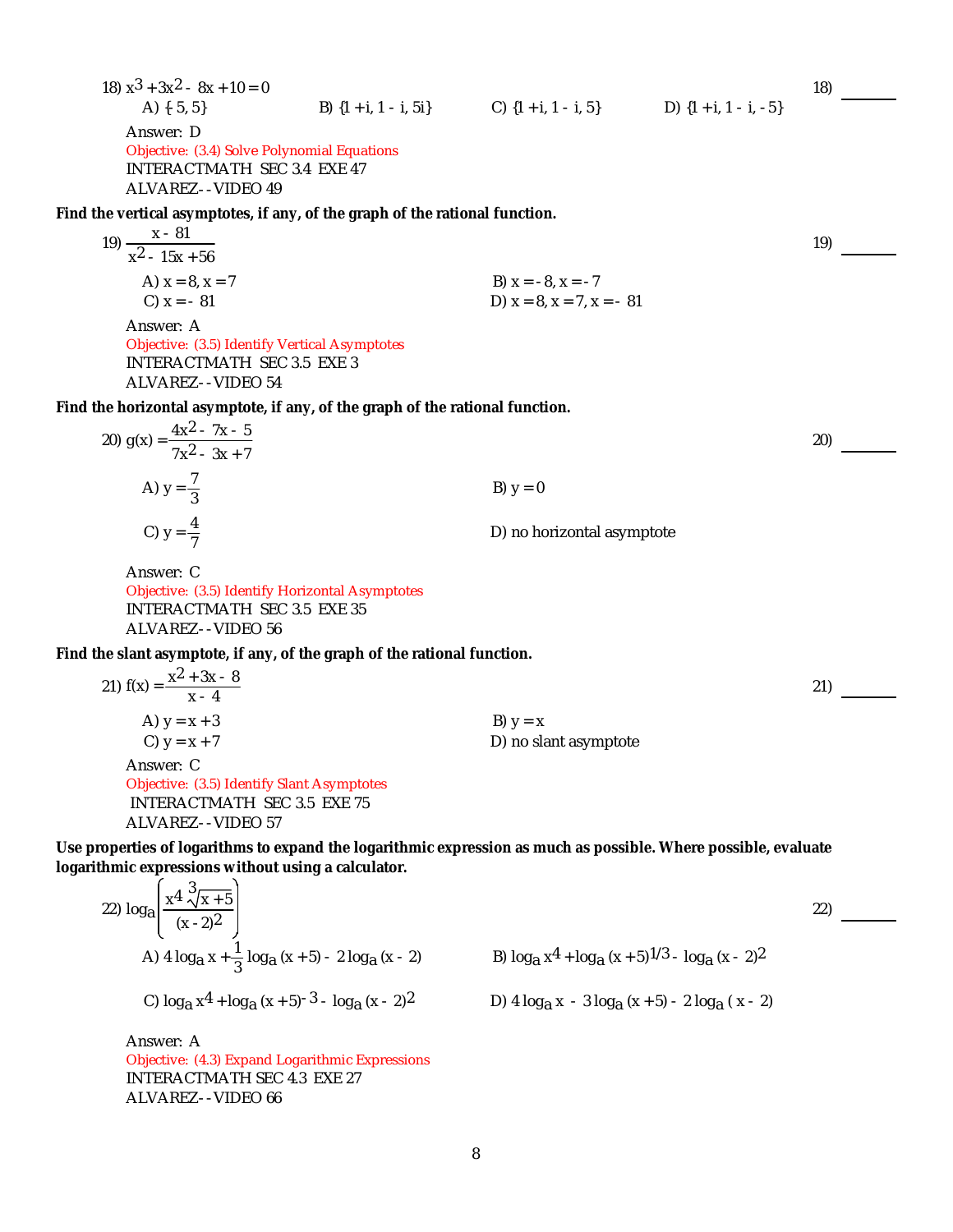**Solve the equation by expressing each side as a power of the same base and then equating exponents.** 23)  $4x + 10 = 8x - 2$  23) A) {22} B) {26} C) {16} D) {12} Answer: B Objective: (4.4) Use Like Bases to Solve Exponential Equations INTERACTMATH SEC 4.4 EXE 19 ALVAREZ- -VIDEO 70 **Solve the logarithmic equation. Be sure to reject any value that is not in the domain of the original logarithmic expressions. Give the exact answer.** 24)  $\log_{4} (x - 4) + \log_{4} (x - 10) = 2$ <br>
24)  $\log_{4} (x - 4) + \log_{4} (x - 10) = 2$ <br>
24)  $\log_{4} (x - 4) + \log_{4} (x - 10) = 2$ A)  ${12, 2}$ Answer: B Objective: (4.4) Use the Definition of a Logarithm to Solve Logarithmic Equations INTERACTMATH SEC 4.4 EXE 65 ALVAREZ- -VIDEO 76  $25)$  log x + log (x - 1) = log 12 25) A)  $\{4, -3\}$  B)  $\{-3\}$  C)  $\frac{\{13\}}{2}$  D)  $\{4\}$ Answer: D Objective: (4.4) Use the One-to-One Property of Logarithms to Solve Logarithmic Equations INTERACTMATH SEC 4.4 EXE 85 ALVAERZ- -VIDEO 80 **Solve the problem.** 26) The function A =  $A_0e^{-0.0077x}$  models the amount in pounds of a particular radioactive material stored in a concrete vault, where x is the number of years since the material was put into the vault. If 800 pounds of the material are placed in the vault, how much time will need to pass for only 504 The function  $A = A_0e^{-0.0077x}$  models the amount in pounds of a particular radioactive material 26)<br>stored in a concrete vault, where x is the number of years since the material was put into the vault.<br>If 800 pounds of th A) 70 years B) 120 years C) 60 years D) 65 years Answer: C Objective: (4.4) Solve Applied Problems Involving Exponential and Logarithmic Equations INTERACTMATH SEC 4.4 EXE 101 ALVAREZ- -VIDEO 83 27) The population of a certain country is growing at a rate of 2.5% per year. How long will it take for this country's population to double? Use the formula t =  $\frac{\ln 2}{\mathsf{k}}$ , which gives the time, t, for a The population of a certain country is growing at a rate of 2.5% per year. How long will it take for 27)<br>this country's population to double? Use the formula t =  $\frac{\ln 2}{\kappa}$ , which gives the time, t, for a<br>population wi A) 28 years B) 27 years C) 29 years D) 30 years Answer: A Objective: (4.4) Solve Applied Problems Involving Exponential and Logarithmic Equations INTERACTMATH SEC 4.4 EXE 101 ALVAREZ- -VIDEO 84 **Solve the system of equations.** 28)  $x + y + z = -6$ <br> $x - y + 3z = 2$  $x + y + z = -6$ <br>  $x - y + 3z = 2$ <br>  $3x + y + z = -14$  28) A)  $\{(-3, -4, 1)\}$  B)  $\{(-4, -3, 1)\}$  C)  $\{(1, -3, -4)\}$  D)  $\{(1, -4, -3)\}$ Answer: B Objective: (5.2) Solve Systems of Linear Equations in Three Variables INTERACTMATH SEC 5.4 EXE 7 ALVAREZ-VIDEO 89